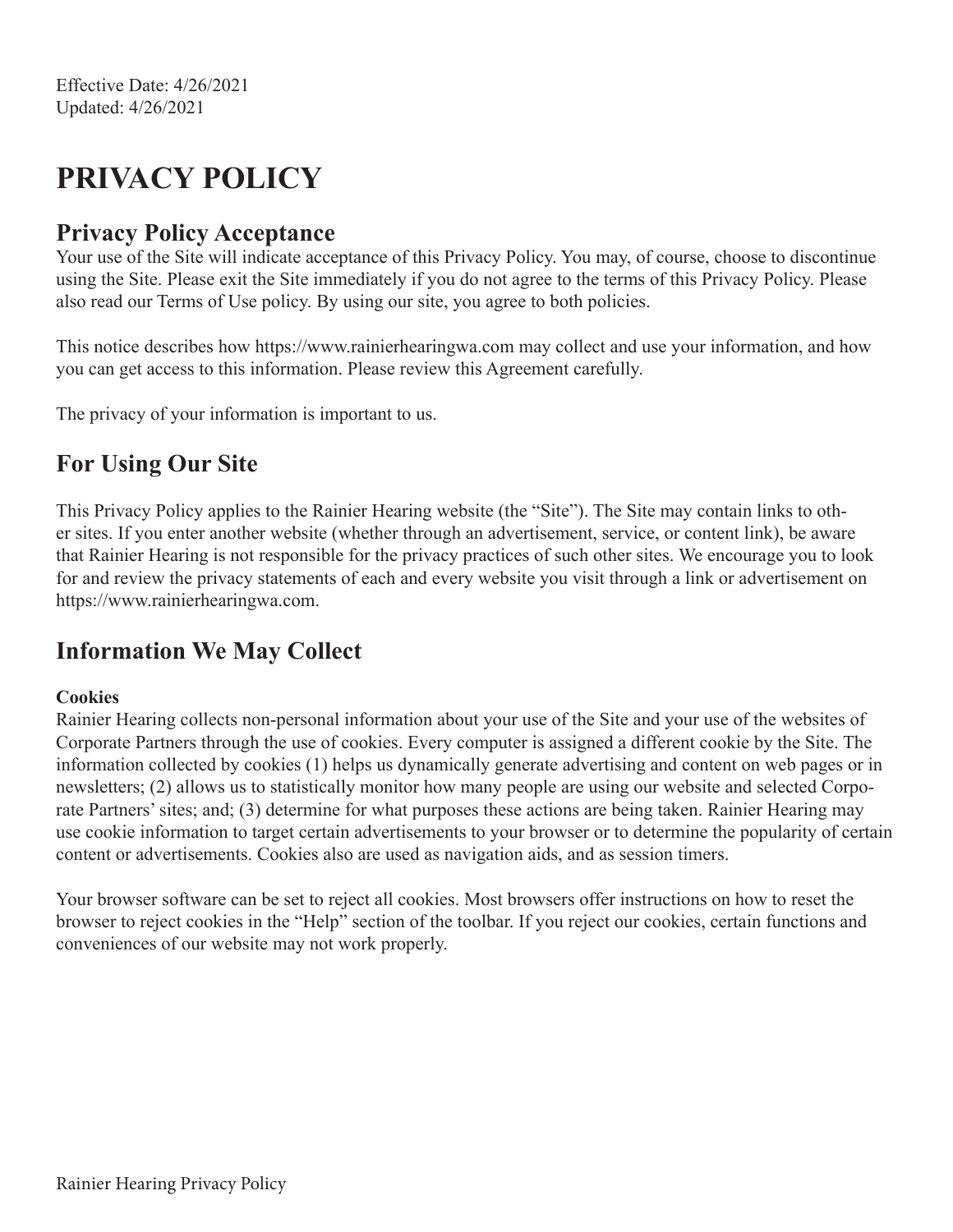#### **Identifiable Information We Collect:**

Rainier Hearing collects personally identifiable information you provide when you sign up to receive our e-mail newsletter, call our phone number, send us an e-mail, send us a message through our online forms, or through public forums, and/or reach out to Rainier Hearing via online chat. We may use the personally identifiable information you provide to respond to your questions, provide you specific services you select, help you navigate the information on the Site, conduct follow-up surveys, and send you e-mails about website maintenance and updates.

By using our Site, we may collect categories of personal information including, but not limited to:

- Your name:
- Address;
- Phone number;
- E-mail;
- Date-of-birth:
- Geolocation, and;
- IP Address

Personally identifiable information that we collect may be shared or stored internally within our sister companies, subsidiaries, and parent company to facilitate proper functioning of the site, further our legitimate business interests, and/or compliance standards.

# **Information Collected by Third Parties Not Acting on Rainier Hearing's Behalf**

Corporate Partners or advertisers on the Site may use their own cookies in advertisements served on the Site and in correspondence sent to you. Some advertisers use companies other than Rainier Hearing to serve their ads and to monitor users' responses to ads, and these companies ("Ad Servers") may also collect non-personal information through the use of cookies on our website. In certain situations, information collection may be facilitated by momentarily directing your browser to the website of an Ad Server or other third party acting on behalf of the Corporate Partner, or advertiser before redirecting your browser to its proper destination (e.g., back to the Site to show the ad or to the advertiser's website); this redirection process will not be apparent to you.

Rainier Hearing does not control these third parties' use of cookies or how they manage the information they gather through them. However, we do require Corporate Partners, advertisers, and Ad Servers who collect cookie information through our website to agree to protect the information they collect. Certain Ad Servers allow you to prevent them from collecting data through the use of cookies.

You may opt-out of third party data collection. In order to do so, you must opt-out of such data collection through each individual site, adjust the settings within your device or browser, or visit the Network Advertising Initiative Opt-Out Page.

We use the following third party cookies on this website and its pages:

Google Tag Manager Google Analytics LeadsRX

Rainier Hearing Privacy Policy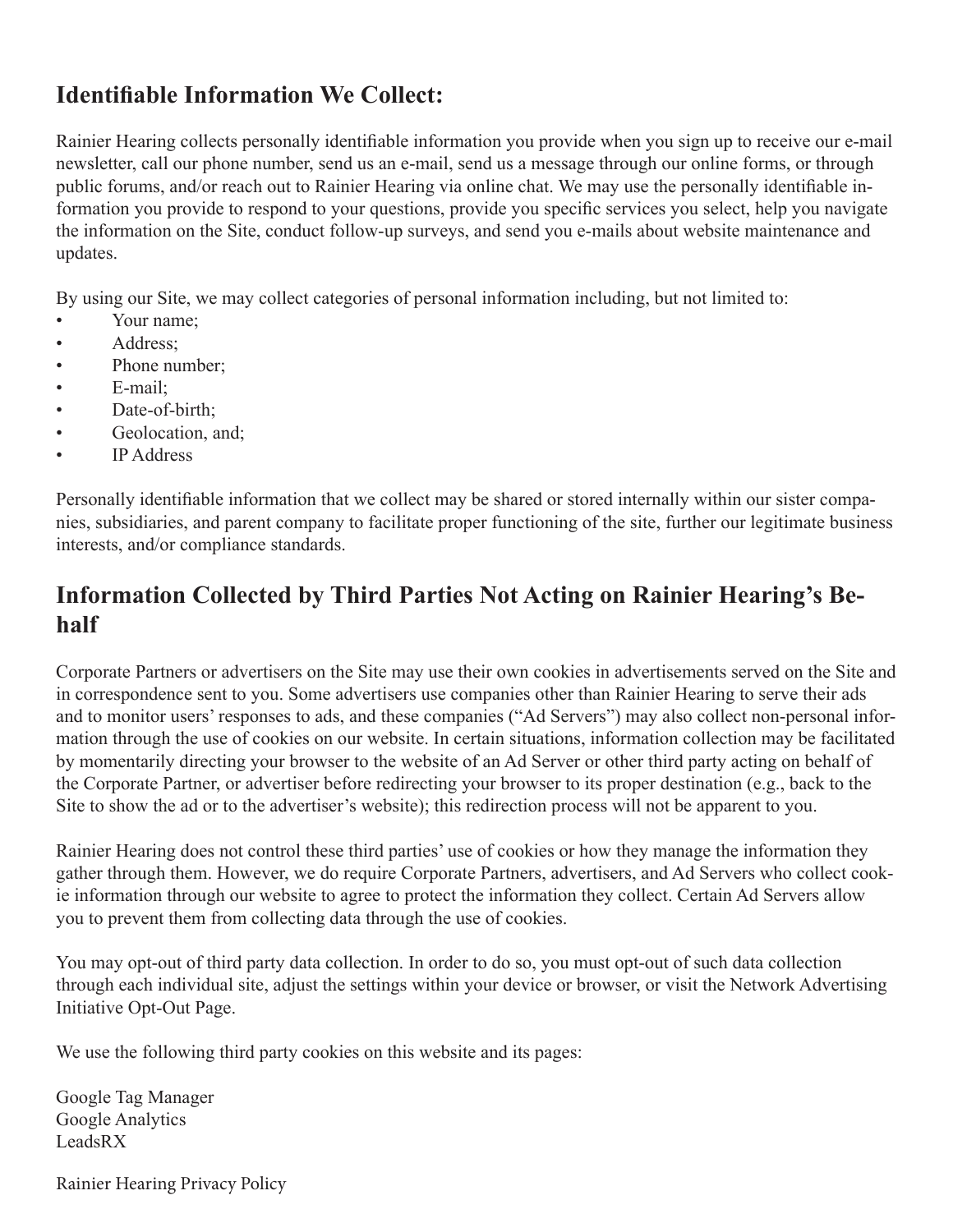### **Disclosure of Your Information**

Except as set forth in this privacy policy or as specifically agreed to by you, Rainier Hearing will not disclose any personally identifiable information it gathers from you on our Site. We will only release personally identifiable information to third parties: (1) to comply with valid legal requirements such as a law, regulation, search warrant, subpoena, or court order; or (2) in special cases, such as a physical threat to you or others. In the event that we are legally compelled to disclose your personally identifiable information to a third party, we will attempt to notify you unless doing so would violate the law or court order. In addition, we may disclose personal information as described below.

#### **Disclosure of Aggregate Information**

Rainier Hearing may provide anonymized, aggregate information to third parties. For example, we might inform third parties regarding the number of users of the Site and the activities they conduct while on the Site. We might also inform a company (that may or may not be an advertiser on our site) that "30% of our users live east of the Delaware River" or that "25% of our users dispense hearing aids." We require parties with whom we share aggregate information to agree they will not attempt to make this information personally identifiable, such as by combining it with other databases.

#### **How Rainier Hearing Handles Privacy and Security Internally**

Listed below are some of the security procedures Rainier Hearing uses to protect your privacy:

- Uses firewalls to protect information held in our servers;
- Closely monitors and limits the number of Rainier Hearing employees who have potential access to your personally identifiable information;
- Follows best practices for password security;
- Requires all respective Rainier Hearing employees to abide by this Privacy Policy and be subject to disciplinary action for violations thereof, and;
- Securely stores your data.

Despite Rainier Hearing's efforts to protect your personally identifiable information, there is always some risk that an unauthorized third-party may exceed access or that transmissions of your information over the Internet will be intercepted.

#### **Contacting Rainier Hearing Regarding Your Personal Information**

If you have a complaint, problem, or want to delete your personally identifiable information from our systems, or update the personally identifiable information that you have provided to us, please e-mail us at https://www. rainierhearingwa.com or call us at 425-378-6586. Our FOP will forward your complaint to the appropriate internal department for a response or resolution. We try to answer every e-mail within 48 business hours, but we may not always able to do so.

## **FOR CALIFORNIA RESIDENTS:**

In addition and/or in accordance with the rest of our Privacy Policy, you have a right to know and request information regarding the categories of personal information and actual personal information we collect or sell, as well as what categories of personal information and actual personal information we share with or sell to third parties and categories of third parties. You also have the right to request the categories of sources from which the personal information is collected, as well as the business or commercial purpose for collecting or selling personal information. You have the right to edit this information or request its deletion. To submit an information request, you can e-mail us at https://www.rainierhearingwa.com or call us at 425-378-6586. You do not need to create an account to opt-out of the sale of your information. We have the right to verify the identity of Rainier Hearing Privacy Policy